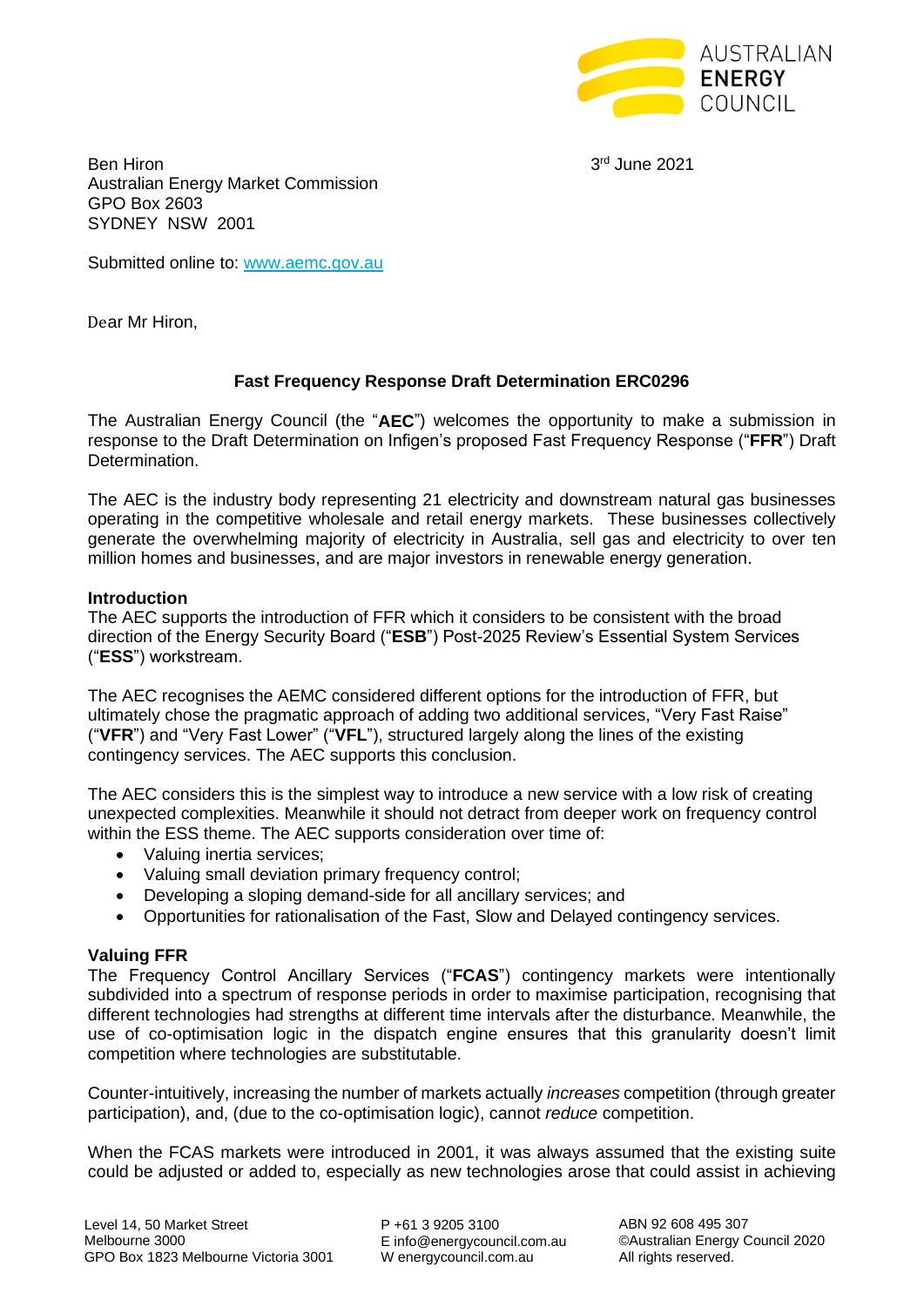the continuous and sustained response characteristic that the power system requires. Indeed it is surprising that the spectrum has remained unchanged for two decades. Introduction of a very fast service is timely because:

- Batteries are a new form of technology that can provide substantial response within the first second or two;
- The gradual decline in system inertia means that there is likely to be a greater value in response in those immediate seconds than there was previously. In short, it can partially replace the loss of inertia.

# **Transitional Arrangements**

The AEC supports the draft decision not to apply any transitional arrangements, such as a nonmarket ancillary service. The proposed approach for the purchase of very fast services uses the conventional FCAS design which is pragmatic and expedient. A temporary non-market purchasing technique would be a rather complex diversion.

Furthermore, the AEC understands the system security need for very fast services is not yet critical, so there is no need to be distracted by stop-gap measures. For the avoidance of doubt, the AEC supports introducing very fast services as soon as practical, but in the short-term the main benefit will be market efficiency rather than system security.

# **Reconfiguring Existing Services**

The AEC recognises the detailed consideration the AEMC and AEMO have undertaken on whether the existing suite can be readiusted to recognise very fast services whilst not introducing new markets. Whilst not disagreeing that some existing timeframes could potentially be rationalised, the AEC agrees with the draft determination to leave these services as is and to introduce a new very fast service.

Adjusting existing services would force all existing FCAS providers to revisit their registration, including those not involved very fast response, and may force some providers who cannot meet the changed requirements to withdraw.

The exploration of retaining three timeframes was driven by a desire to reduce systems changes. Somewhat contrarily, the AEC would have expected it to be simpler to replicate the current systems into a fourth timeframe rather than to adjust existing timeframes.

## **Scaling Factors/Differential Pricing**

The AEC also supports the rejection of this proposed enhancement at this time. The AEC considers that the differential performance of technologies can be recognised through the volumes registered, as it is in the existing services, rather than creating the complexity of new prices.

## **Interaction with Inertia**

The AEC's previous submission recommended that the AEMC consider this very fast service as a way to value inertia in the market – by explicitly disallowing AEMO from discounting inertia response from the registration volume.

The AEC is pleased that AEMC considered this suggestion in some detail. The AEC accepts that the format of the FCAS contingency services are designed to procure a form of response that is sustained through the interval, including when the rate of change of frequency has fallen to zero. For that reason the AEMC has not taken up the AEC's suggestion, effectively inviting AEMO to subtract inertial response from very fast services.

The AEC accepts this conclusion in the context of the incremental addition of a very fast service along the current contingency FCAS design. However given concerns raised in AEMO's Renewable Integration Studies about declining system inertia, and the direction given by the ESB to develop an